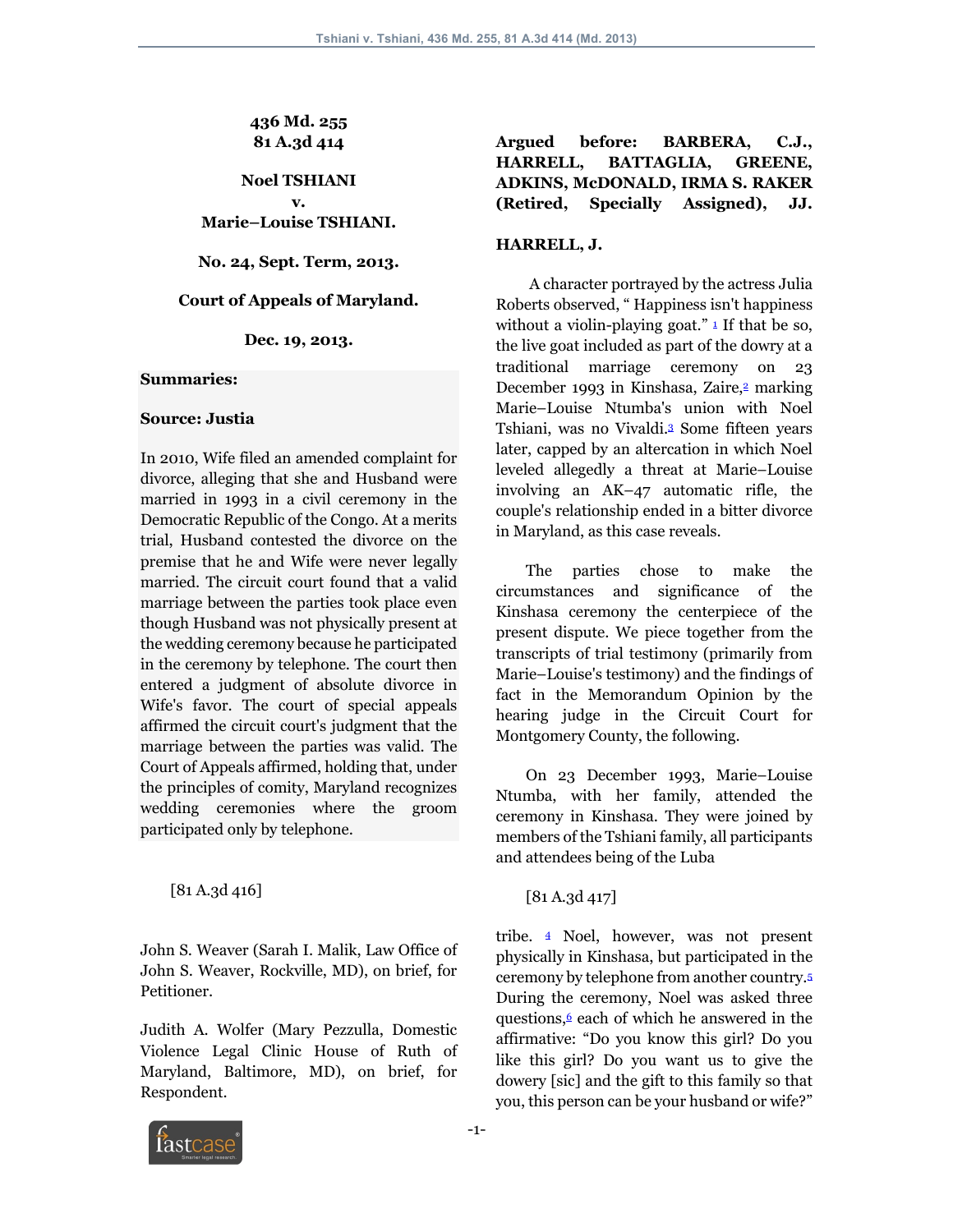Noel was said to be represented physically at the wedding site by his cousin. In addition to a live goat, the dowry provided by the Kinshasa Tshianis to the Ntumbas included \$200 U.S. in local currency, clothes, and food.<sup>2</sup> Following the ceremony, the two families celebrated for eight or so hours. After the celebration, Marie– Louise spent the night in Kinshasa at the home of a relative of Noel's, who was assisting with her travel paperwork. She traveled a few days later to Virginia, United States, where she commenced to reside with Noel.

 Noel and Marie–Louise lived together for almost fifteen years following the ceremony in Kinshasa. After residing for some time at an apartment in Arlington, Virginia, the couple moved to Maryland where they resided, first in Bethesda and later in Potomac, until their separation.8 During the marriage, Marie– Louise gave birth to three boys, whom the couple raised together. Through his employment at the World Bank, Noel obtained health insurance and other spousal benefits for Marie–Louise. She also worked, mostly part-time, at daycare centers and schools for young children. As the marriage deteriorated eventually, Marie–Louise moved out of the marital home with the three children and obtained protective orders against Noel based on allegations of spousal abuse.

 In the divorce in 2011, the Circuit Court's judgment ordered Noel to pay Marie–Louise a \$543,000.00 monetary award, \$23,493.75 in attorneys' fees, indefinite alimony, child support for the parties' three children, and 50% of the marital portion of the pension and separation grant he may receive eventually from his employer.

## **PERTINENT PROCEEDINGS BELOW**

 On 6 February 2009, Marie–Louise filed a Complaint for Absolute Divorce Or, In The Alternative, Limited Divorce in the Circuit Court for Montgomery County. Her complaint alleged that the she and Noel were married in a religious ceremony in Arlington, Virginia, on 16 April 1994.

# [81 A.3d 418]

Marie–Louise filed, on 26 March 2010, an Amended Complaint for Absolute Divorce Or, In The Alternative, Limited Divorce in which she replaced her prior allegation of the Virginia wedding with an allegation that the parties were married on 23 December 1993 "in a Civil Ceremony in Kinshasa, Democratic Republic of the Congo." 9

 A merits trial was held in the Circuit Court on 25–26 October 2010. At trial, Noel contested the divorce on the premise that he and Marie–Louise were never married legally. Following the trial, the Circuit Court issued a Memorandum Opinion in which it found that "it is undisputed that [Noel] was not physically present at the wedding ceremony," but "a valid marriage existed between the parties and took place on" 23 December 1993. The Circuit Court accepted Marie–Louise's testimony that Noel was not in the Congo at the time, but participated in the ceremony by telephone. On 7 January 2011, a Judgment of Absolute Divorce was issued in Marie–Louise's favor, as noted above.

 Noel noted timely an appeal to the Court of Special Appeals. The intermediate appellate court, in a reported opinion, affirmed the Circuit Court's judgment that the parties' marriage in the Congo was valid, concluding that the marriage, where one party participated only via telephone, was not repugnant to the public policy of this State and should be recognized under comity principles as valid in Maryland. *Tshiani v. Tshiani,* 208 Md.App. 43, 56 A.3d 311 (2012). On 22 March 2013, this Court granted Noel's timely Petition for a Writ of Certiorari to consider the following questions:

 Does Maryland recognize under the principles of comity foreign wedding

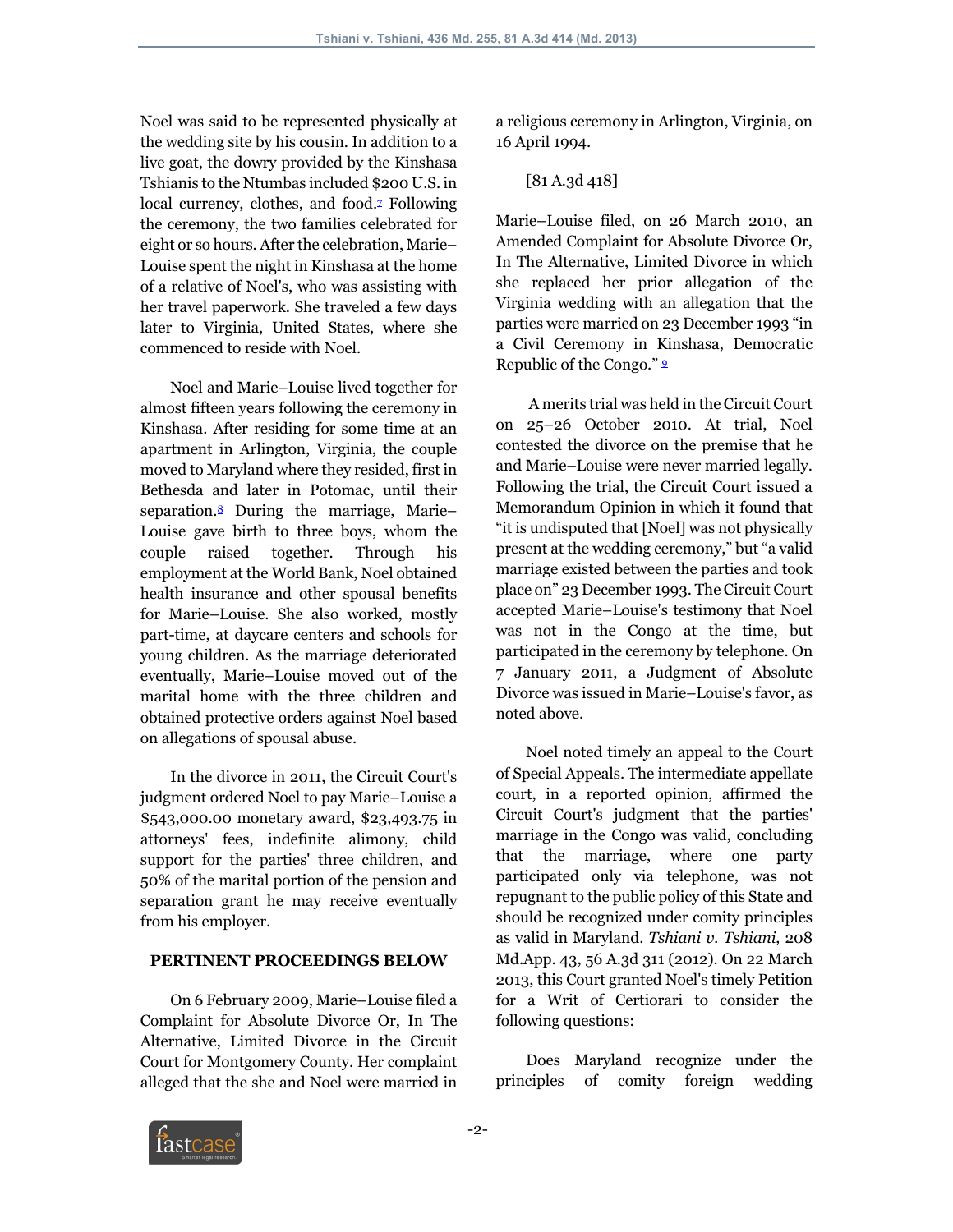ceremonies where the groom participated only by telephone?

 Does Maryland require the physical presence of both parties at a wedding ceremony in order for the marriage to be valid? 10

 As discussed in further detail below, we answer the first question in the affirmative and, on that basis alone, we shall affirm the judgment of the Court of Special Appeals. Because the facts of this case do not suggest that the wedding ceremony at issue involved a marriage that took place in this State, we need not address Noel's second question.

### **STANDARD OF REVIEW**

 On appellate review of an action tried without a jury, we "review the case on both the law and the evidence," and we

[81 A.3d 419]

"will not set aside the judgment of the trial court on the evidence unless clearly erroneous, and will give due regard to the opportunity of the trial court to judge the credibility of the witnesses." Maryland Rule 8–131(c). The questions of whether a valid marriage occurred, and whether Maryland should recognize such a marriage under the doctrine of comity are legal questions, and this Court reviews all questions of law without deference to the decisions of the courts below. *Khalifa v. Shannon,* 404 Md. 107, 115, 945 A.2d 1244, 1248 (2008).

#### **ANALYSIS**

 The Court of Special Appeals took correctly a two-step approach in analyzing whether Maryland should recognize, under the doctrine of comity, the Congolese marriage of the Tshianis, for the purposes of granting a domestic divorce. The intermediate appellate court determined first that Marie–Louise proved adequately to the Circuit Court that a



# *I.*

*A.*

 Noel poses two primary arguments in support of the contended invalidity of the Congolese marriage ceremony. First, he argues that, where the parties fail to give notice of intent to rely on foreign law, pursuant to Maryland Code (2013 Repl.Vol.), Courts and Judicial Proceedings Article, § 10–504 (as was the case here), it is presumed that the relevant law in the foreign jurisdiction is the same as Maryland law.11 The Court of Special Appeals observed that Noel did not preserve this argument for appellate review because he failed to raise it in the trial court. *Tshiani,* 208 Md.App. at 51 n. 6, 56 A.3d at 316 n. 6 (citing *Zellinger v. CRC Dev. Corp.,* 281 Md. 614, 380 A.2d 1064 (1977)). Although noting the intermediate appellate court's conclusion in his brief here, Noel offers to us no argument and cites no authorities to demonstrate that the conclusion was errant. In the absence of some showing of error, we will not afford Noel a second bite at the proverbial apple regarding the absence of any notice of intent to rely on foreign statutory or common law.

### *B.*

 Second, Noel argues that "the trial court was not in a position to come to any conclusion regarding the validity of the foreign marriage." In support of this contention, Noel asserts that (1) the Court of Special Appeals applied improperly our opinions in *Redgrave v. Redgrave,* 38 Md. 93 (1873), and *Brell v. Brell,* 143 Md. 443, 122 A. 635 (1923), in upholding the trial court's finding of a valid marriage, (2) there was insufficient evidence to support the trial court's finding that a valid marriage

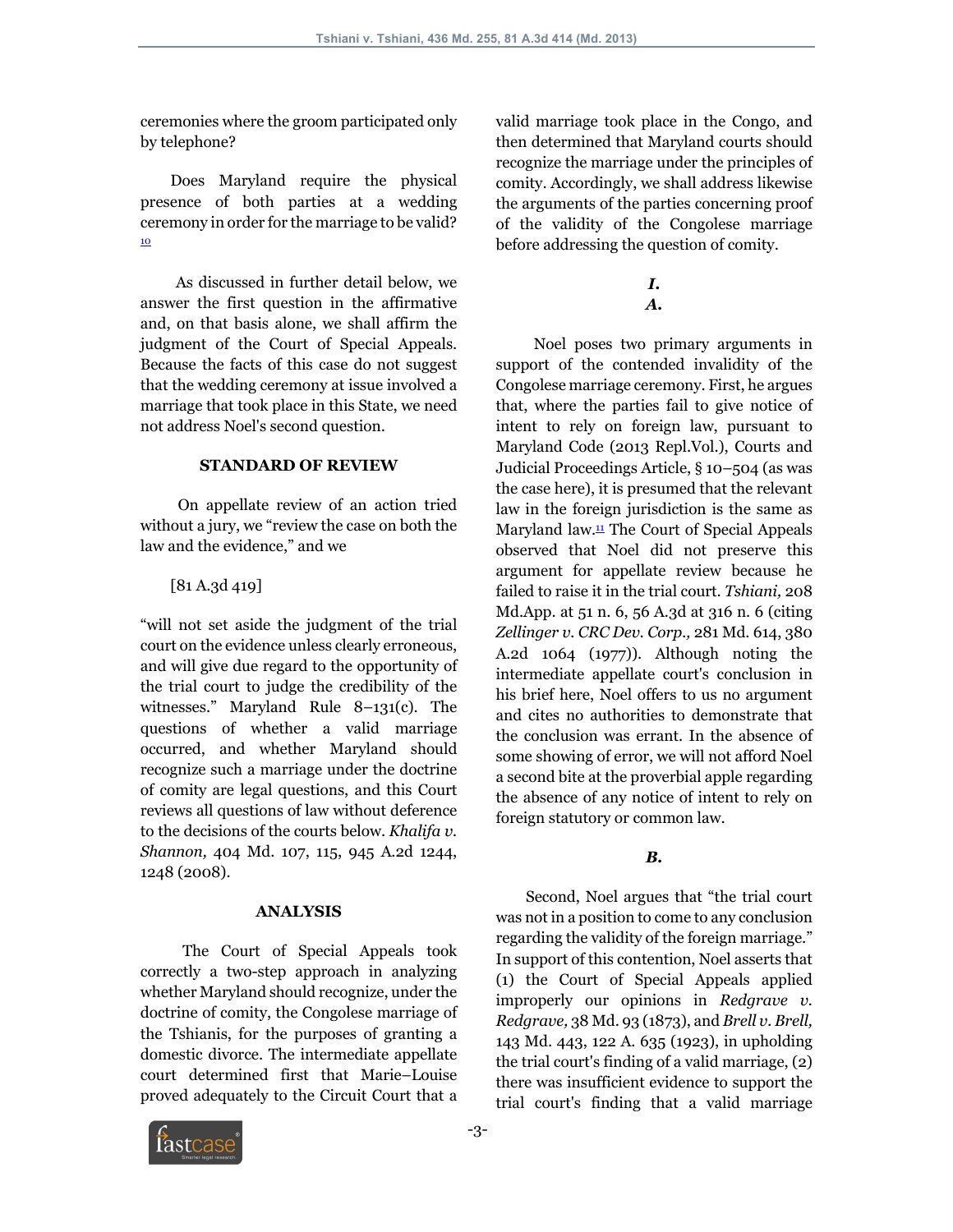occurred in the Congo, and (3) the trial court erred when it "permitted Marie–Louise, over objection, to testify regarding traditional marriage, yet [it] sustained an objection to Noel describing the essentials of such marriage." We consider those contentions, and Marie–Louise's counter-arguments, in turn.

[81 A.3d 420]

### *1.*

 The parties disagree over the proper application of *Redgrave.* Noel contends that, under *Redgrave,* Marie–Louise failed to meet her burden of proving a valid Congolese marriage because she failed to adduce evidence, other than her own testimony, that the "traditional marriage" between her and Noel was recognized as valid under Congolese law. Noel grounds his argument on the following excerpt from *Redgrave:*

 [H]aving assumed to prove that a valid marriage was celebrated on the particular occasion testified to by this witness, herself being a party to the transaction, it was incumbent upon him to show affirmatively that such marriage was in all respects in conformity to law; and, failing in this, he cannot be permitted to rely upon other facts and circumstances of the case as the ground of a presumption that a marriage may have taken place between the parties on some other and different occasion from that spoken of by the witness.

38 Md. at 98–99. Marie–Louise ripostes that Noel misreads *Redgrave,* which stands actually for the proposition that, where there is any competent evidence that a marriage occurred, the law presumes that the marriage was binding legally. She relies on the following other passage from *Redgrave:*

 [T]he presumption is, that the marriage was duly and legally contracted according to the law of the place or country in which it occurred; and, when contracted in a foreign state or country, the validity of such marriage is recognized here, although it may not have been attended with the same formal ceremonies as are required for the celebration of a valid marriage by the law of this State.

38 Md. at 98.

 Superficially, the two passages from *Redgrave* appear to be at odds. On a closer reading of the opinion, however, it is revealed that, in context, the passage highlighted by Noel does not apply here. *Redgrave* involved a dispute between a decedent's widow and decedent's father over the decedent's estate. The father alleged that the widow's marriage to the deceased was invalid because, at the time of the marriage, the deceased was married already to another woman. *Redgrave,* 38 Md. at 94. The widow's testimony was not considered because she was deemed incompetent as a witness, pursuant to a statute in force at that time regarding testimony of parties to a contract in disputes with estate administrators. *Redgrave,* 38 Md. at 96. The Court did consider, however, the testimony of other witnesses indicating that a marriage ceremony occurred in a particular place, and that the parties moved later to another state, where they cohabitated, had children, held themselves out to be husband and wife, and were recognized as such by family members and others in their community. *Id.*

 We concluded in *Redgrave* that the legality of a marriage is presumed "[w]here [the] parties live[d] together ostensibly as husband and wife, demean [ed] themselves towards each other as such, and [we]re received into society and treated by their friends and relations as having and being entitled to that status."  $38$  Md. at  $97.12$  The Court of Special Appeals relied on this presumption in the present case. *Tshiani,* 208 Md.App. at 52, 56 A.3d at 317.

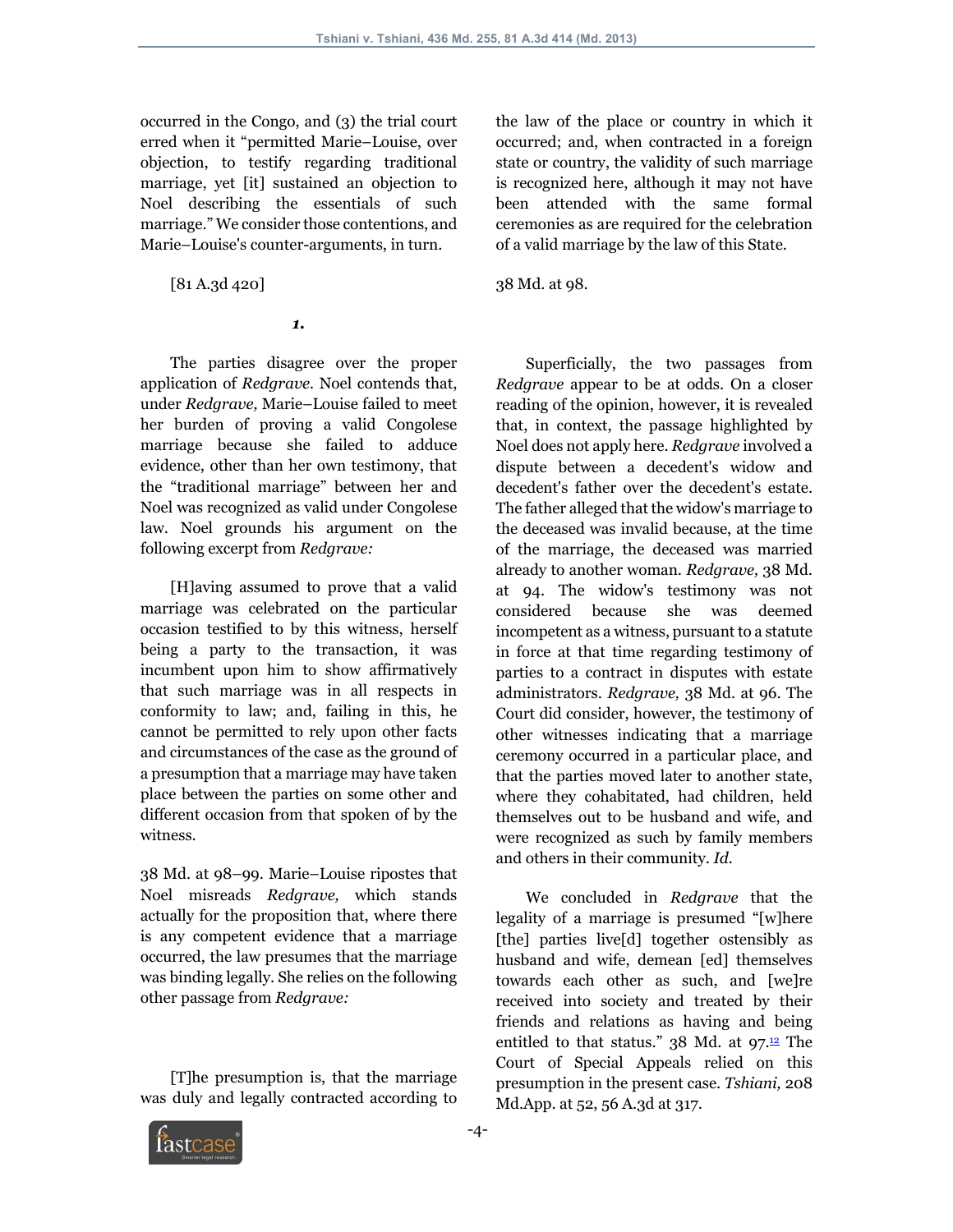# [81 A.3d 421]

 The passage from *Redgrave,* sheared from its mooring by Noel, referring to affirmative proof "that such marriage was in all respects in conformity to law," is offered bereft of context. In the flow of the opinion where it appears, we were reflecting on the decedent's father's attempt to rely solely on the testimony of a woman, who claimed that the deceased married her previously, whose reputation for bad character other witnesses attested to and whose testimony was contradicted by other evidence in the case. *Redgrave,* 38 Md. at 98–99. We refused to rely on her testimony, not merely because she was the sole witness of, and a party to, the marriage she alleged, but because her testimony was "discredited by the other facts and circumstances of the case" such that the contradictions were "too plain to escape observation." *Redgrave,* 38 Md. at 99.

 The Court of Special Appeals did not err in its application of *Redgrave.* Marie–Louise's competence as a witness is not questioned on this record, nor, as the next section of our opinion reveals, is it plain that her testimony was contradicted sufficiently by other facts or circumstances in the case. Thus, the passage in which Noel finds succor is inapplicable here.

 Similarly, we are not persuaded by Noel's argument that the intermediate appellate court erred in applying *Brell.* Noel argues that, because we were not asked to consider the facts surrounding the parties' wedding ceremony in *Brell,* that case is not applicable here. Noel's argument is misguided. Although *Brell* was not a case that turned on comity principles, and therefore did not concern whether the parties' marriage was one that would be recognized in Maryland, we concluded there that the wife's testimony that they were married in Germany, coupled with evidence of the parties later holding themselves out as husband and wife in the United States, was sufficient evidence of a legal marriage. 143 Md. at 448, 122 A. at 636. That conclusion is relevant to the determination in this case as to the adequacy of the proof of a valid marriage between Marie–Louise and Noel, and therefore the Court of Special Appeals did not err in relying on *Brell.*

### *2.*

 The evidentiary sufficiency challenge mounted by Noel concerns what type and quantum of evidence is necessary to raise the presumption of a legal marriage under *Redgrave.* Although the Court has not forged a bright-line rule in our prior cases, we created general guidelines by which the sufficiency of evidence regarding the presumption of a legal marriage may be assessed. In *Redgrave,* we noted that "the most usual way of proving marriage ... is by general reputation, cohabitation, and acknowledgement." 38 Md. at 97. Similarly, in *Barnum v. Barnum,* 42 Md. 251 (1875), we stated that marriage may be proved "by reputation, declarations and conduct of the parties." 42 Md. at 297. We concluded in *Barnum* that reputation evidence "must be founded on general, not divided or singular opinion," and that "the value of [declarations of the parties] as evidence will always depend upon the circumstances of the case." 42 Md. at 297–98.

 We elaborated later regarding *Redgrave* and *Barnum.* In *Richardson v. Smith,* 80 Md. 89, 30 A. 568 (1894), decided when Maryland law still required a religious ceremony, we discussed the reasons why reputation, cohabitation, and acknowledgement may be sufficient to trigger a presumption of lawful marriage, even where more direct evidence may be lacking:

 In this state there cannot be a valid marriage without a religious ceremony,

[81 A.3d 422]

but a marriage may be competently proved without the testimony of witnesses who were at the ceremony. It would work very cruel

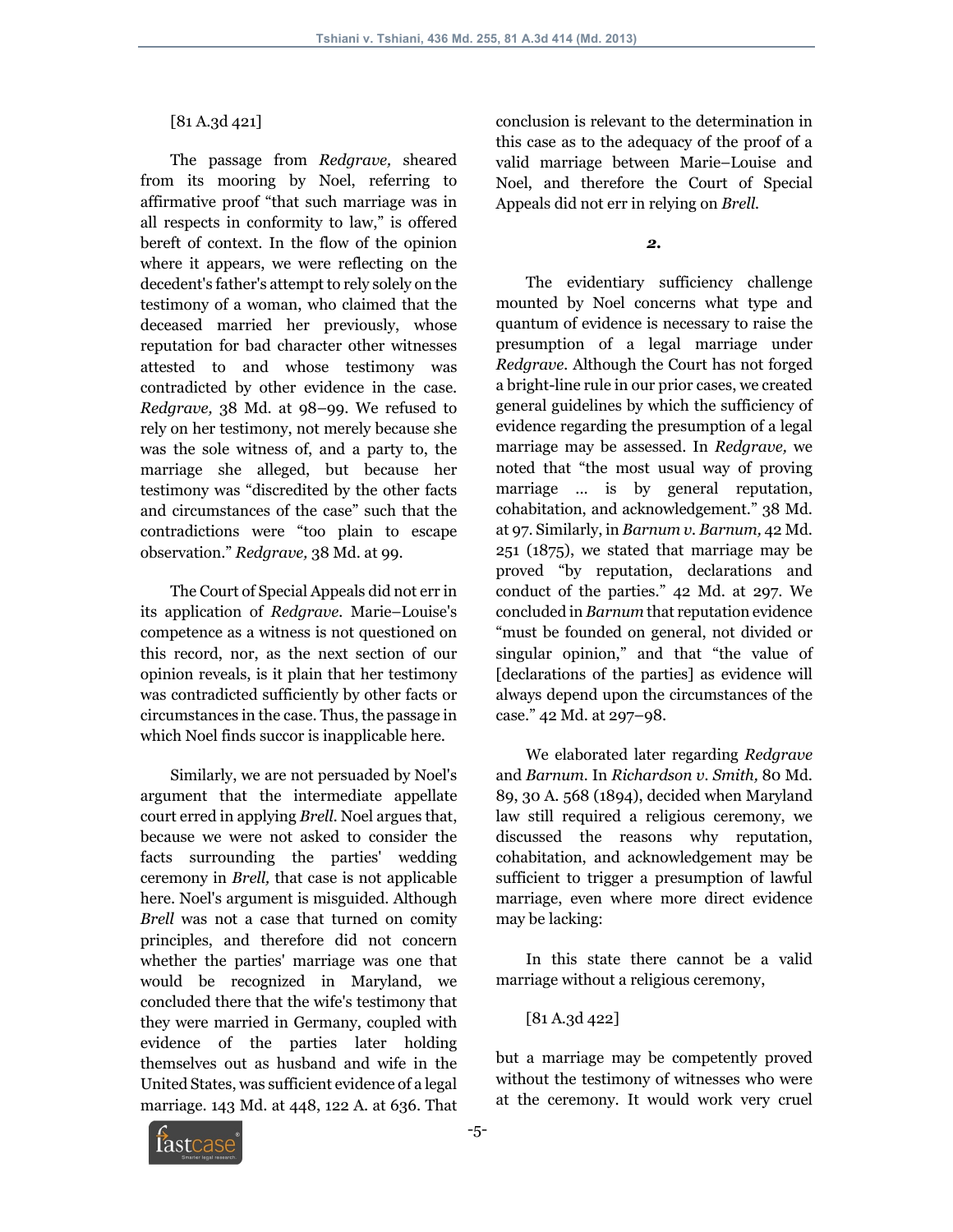injustices in many instances if the law were otherwise. The witnesses might be dead, and competent written evidence might be unattainable. It would not follow that the union between the parties would be considered illicit and the children illegitimate. The law has wisely provided that marriage may be proved by general reputation, cohabitation, and acknowledgement. When these exist, it will be inferred that a religious ceremony has taken place, and this proof will not be invalidated because evidence cannot be obtained of the time, place, and manner of the celebration of the marriage.

80 Md. at 93, 30 A. at 569. Elsewhere, we stated that cohabitation of the parties alone is insufficient to raise a presumption of marriage, where the relationship was "illicit in its commencement," but that marriage could be presumed where the parties have a child, cohabitate together, hold themselves out as husband and wife, are treated as married in their community, and the woman takes the name of the man. *Jones v. Jones,* 45 Md. 144, 155–56 (1876), *overruled on other grounds by Kasten v. Kasten,* 159 Md. 329, 150 A. 854 (1930).

 In this case, there was no reputation evidence, but there were declarations by Marie–Louise regarding the ceremony that took place in the Congo (then Zaire) in 1993 and the parties' relationship thereafter, as well as corroborative evidence concerning the conduct of the parties (including cohabitation, having children), and acknowledgement evidence. Regarding the Congolese ceremony, as noted previously, Marie–Louise testified that on 23 December 1993 she attended the ceremony in Kinshasa, along with members of her family and Noel's family. Noel, participating by telephone, confirmed that he wanted to be married to Marie–Louise and approved the delivery of a dowry to Marie– Louise's family, consisting of cash, clothes, food, and a live goat. She further testified that

the families celebrated for several hours, and that she stayed then with a member of Noel's family, who facilitated her travel a few days later to join Noel in Virginia. Additionally, Marie–Louise maintained that the traditional ceremony she took part in was recognized as a marriage in the Congo, and that it did not deviate substantively from other traditional marriages she had attended there previously.

 Marie–Louise also testified that during the following month, January 1994, she and Noel went to the Embassy of Zaire in Washington, D.C., to obtain official recognition of their Kinshasa marriage. They participated later in an additional religious (Roman Catholic) wedding ceremony in Virginia. The trial court admitted into evidence a certificate issued by the Virginia church confirming the ceremony in Virginia (not a wedding license). A document from the Embassy of the Congo was admitted, for the purpose of explaining the absence of a marriage license from the Kinshasa ceremony. That document stated that the Embassy provided previously documentation confirming the Kinshasa marriage, but no longer had the base records due to a flood at the Embassy. Additional evidence from the World Bank, Noel's employer, included a letter from the Embassy of Zaire, dated 25 January 1994, that Noel used to obtain spousal benefits for Marie–Louise. Although the letter was in French, it corroborates (to some extent) Marie–Louise's testimony regarding the January 1994 visit to the Embassy of Zaire.

 Additional testimony confirms that the couple lived together first in Virginia, and

# [81 A.3d 423]

later in two different homes in Maryland, one of which was titled in Noel and Marie–Louise's names as "tenants by the entireties," <sup>13</sup> and that Marie–Louise gave birth during the marriage to three children, whom the parties raised together. Furthermore, testimony at trial confirmed that Noel referred to Marie–

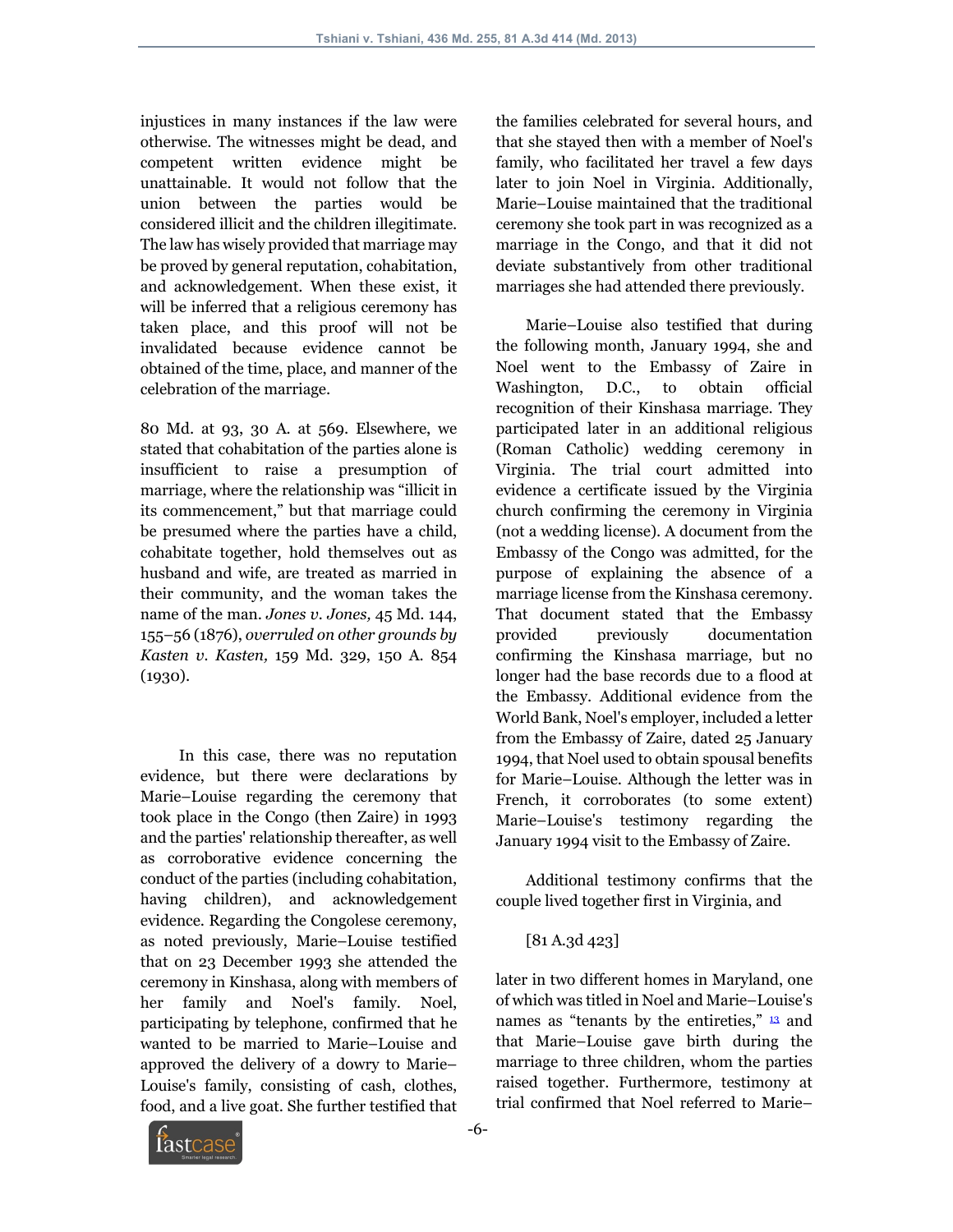Louise as his "wife" or "spouse" on his health and life insurance policies through his employer, on an application for her immigration legal residency papers, and for the purposes of filing state and federal tax returns.

 Noel did not attempt to refute the cohabitation and acknowledgement evidence. He testified, however, that he did not take part in a ceremony in the Congo on 23 December 1993, by telephone or otherwise, and had no knowledge of any such ceremony. He testified also that he was never married legally to Marie–Louise. He explained his general and specific references to her as his wife on the basis that, in Congolese culture, people do that out of respect when a man and woman cohabitate and have children together. Unfortunately for Noel, the trial court found expressly that, as a general matter regarding his credibility at trial, Noel was "a liar and a manipulator," and that his testimony lacked credibility. The credibility of witnesses is a determination left to the trier of fact, and, on appellate review of a bench trial, we "give due regard to the opportunity of the trial court to judge the credibility of the witnesses." *Hill v. State,* 231 Md. 458, 462, 190 A.2d 795, 797 (1963); Md. Rule 8–131(c). Thus, we will not disturb the trial court's election, as the factfinder in this case, to disregard Noel's testimony that was contrary to the testimony of Marie–Louise.

 We conclude that the trial court had before it sufficient evidence from which to find that a valid marriage occurred on 23 December 1993. It is fair to say that, ideally, more concrete and corroborative direct evidence of what occurred on that day in the Congo would be preferable, and that the confusing tactics of both parties, including flip-flopping as to which marriage ceremony to stand on and presenting incomplete evidence, has made somewhat murky what could have been a simpler case for the courts. Nevertheless, Noel's assertion that Marie–Louise failed to provide "necessary evidence," such as

photographs of the event, a marriage license from the Congo, or testimony of other persons who attended the ceremony, is inconsistent with the longstanding minimum standards of the law of this State. In light of the available presumption of legal marriage discussed in *Redgrave,* and the cases shaping the contours of the types of evidence sufficient to establish that presumption, we agree with the Court of Special Appeals that the evidence adduced at trial formed a sufficient basis from which to presume that a valid marriage occurred in the Congo, as was persuaded so the trial judge.

 Furthermore, we reject Noel's ancillary argument that the evidence produced by Marie–Louise was insufficient because she pleaded in her first Amended Complaint that a "civil ceremony" occurred in Kinshasa, but testified at trial that it was a "traditional marriage." The primary purpose behind our pleading standards is notice, *Ledvinka v. Ledvinka,* 154 Md.App. 420, 429, 840 A.2d 173, 178 (2003), and there need only be substantial agreement between what is pleaded and what is proved.

[81 A.3d 424]

*Duck v. Quality Custom Homes, Inc.,* 242 Md. 609, 613, 220 A.2d 143, 145 (1966). Marie– Louise's Amended Complaint put Noel on notice that she intended to prove that the parties were married legally in the Congo, and the difference in terminology between Marie– Louise's Amended Complaint and her testimony at trial is not the type of material variance between pleading and proof that would cause Noel to be surprised unfairly or otherwise prejudiced in trying this case.

## *3.*

 Noel next argues that the trial court was "clearly erroneous" in allowing Marie–Louise to testify, over objection, regarding the "traditional marriage" in the Congo and sustaining subsequently an objection to Noel's efforts to offer his "take" on the same subject

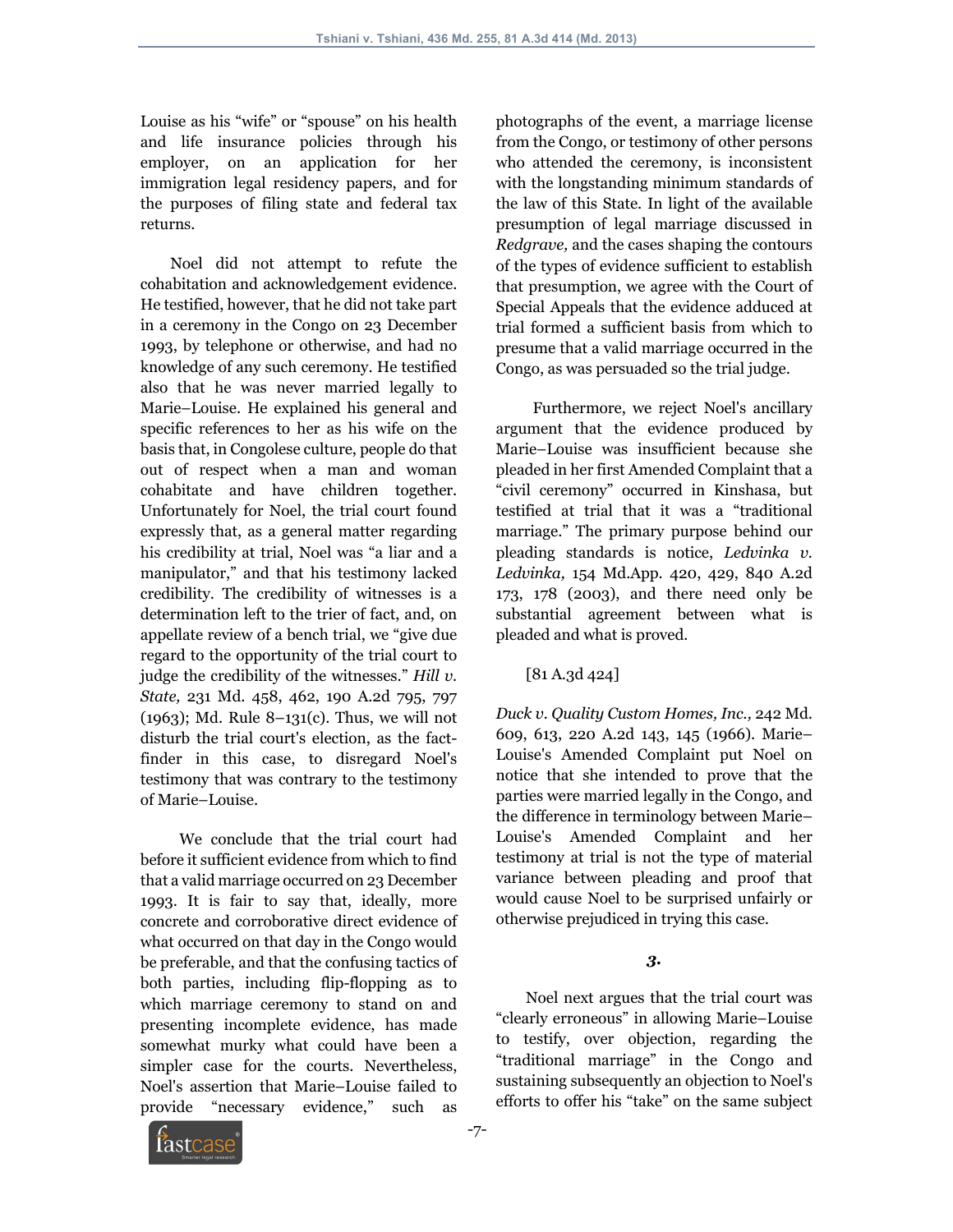during his direct examination. The record does not support remotely Noel's assertions.

 First, to contend that Marie–Louise was permitted to testify "over objection" about the factual circumstances of the traditional marriage is specious. The only objection during Marie–Louise's testimony, regarding the traditional marriage, occurred in the following colloquy during direct-examination by her counsel:

 Q And is this, the marriage that you have just described, is this the tradition of the Luba tribe?

A Yes.

 Q Is this type of marriage recognized in Congo?

A Yes.

[Noel's Trial Counsel] <sup>14</sup>: Objection.

The Court: I'll hear you.

 [Noel's Trial Counsel]: When she said "type," I'm not certain what the types are that we're referring to at this point.

 The Court: Would you repeat your question, please?

 [Marie–Louise's Counsel]: Sure. Is this type of traditional marriage recognized in Congo[?]

The Court: Okay. Overruled.

 [Marie–Louise's Counsel]: You can answer.

A Yes.

The apparent basis for the objection is that the question was vague as to the "type" of marriage Marie–Louise's counsel was referring to initially. The trial judge overruled the objection only after counsel rephrased her question to specify that she was referring to a "traditional" type of marriage. The objection did not concern the substantive admissibility of Marie–Louise's testimony on Congolese traditional marriages, nor did the court abuse its discretion by overruling a vagueness objection where counsel rephrased the question to be somewhat more specific.

 Second, we find no merit in Noel's assertion that he was "prejudiced by not being permitted to testify" regarding his knowledge or impressions of traditional marriages in the Congo. Noel's only attempt to testify about his understanding of what constitutes a traditional marriage in the Congo occurred during direct examination by his trial counsel:

 Q Now, Mr. Tshiani, going back to the Congo ceremony, did you know that a ceremony was taking place on December 23, 1993?

 A No, I was very surprised to hear that on December 23rd, first of all, that's not how things happen in the Congo. I would like to describe how marriage, a traditional marriage is done.

[Marie–Louise's Counsel]: Objection.

The Court: Sustained.

[81 A.3d 425]

Following the sustained objection, Noel's trial counsel diverted immediately to a different line of questioning, never to return to the subject of Noel's knowledge of, or views regarding, traditional Congolese marriages. In Maryland, litigants are permitted in civil actions to make general objections, without stating specific grounds, unless the court requests them. Md. Rule 2–517. The trial judge had available several grounds upon which to sustain the general objection by Marie– Louise's counsel. For example, Noel's announced desire to describe his understanding of traditional Congolese

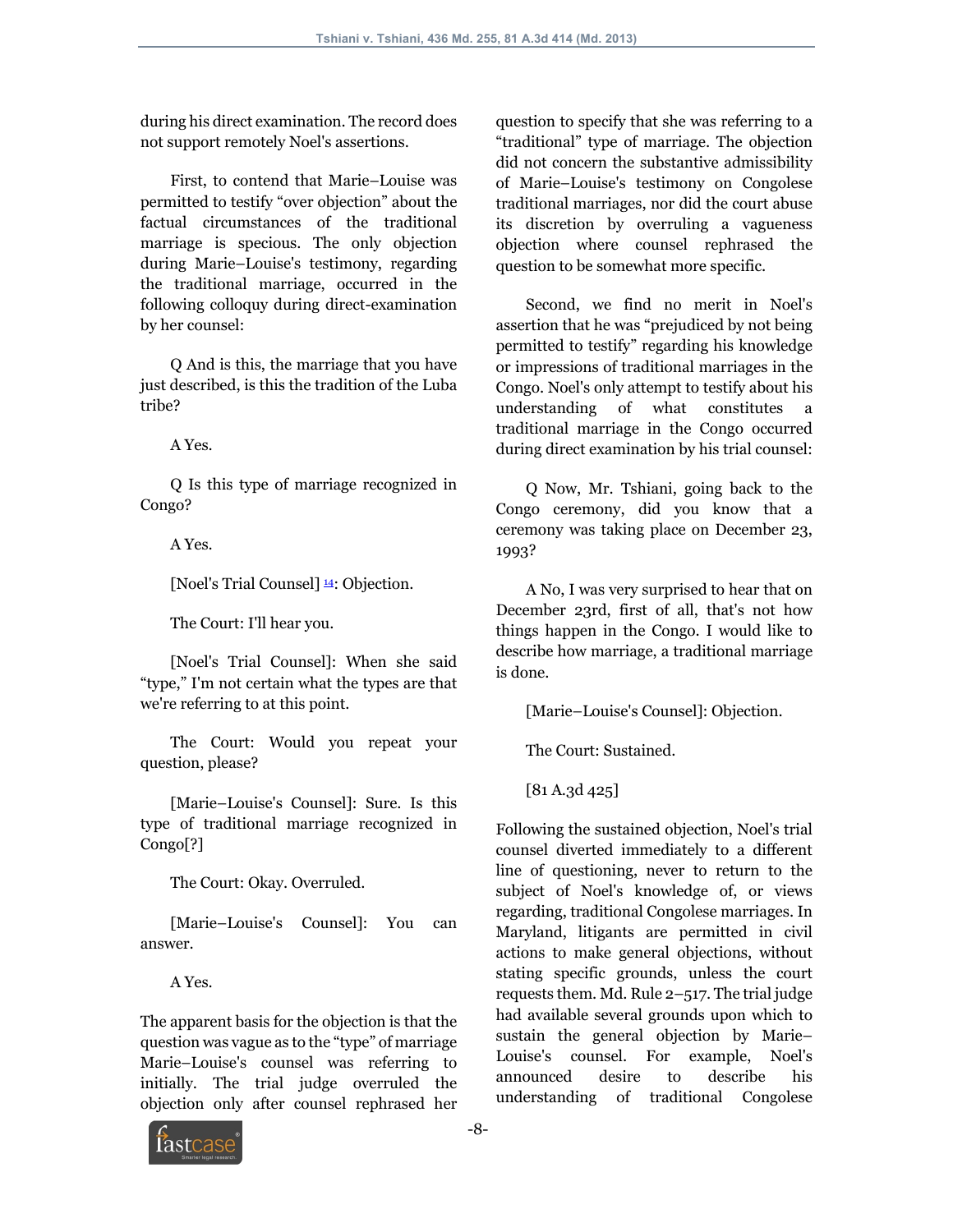marriages was not responsive to the pending question asked by his counsel, and no foundation was laid to demonstrate Noel's personal knowledge of traditional Congolese marriages. Where Noel's trial counsel did not make other efforts to solicit relevant testimony on that subject, Noel was not "prejudiced" by the trial judge's ruling.

## *II.*

 Marie–Louise proved that a valid marriage occurred in the Congo on 23 December 1993. We next consider whether that type of marriage, i.e. a marriage where the groom is not present physically, but participates by telephone, is one Maryland should recognize under the common law doctrine of comity.

 Where a valid foreign marriage occurred in another state or country, Maryland will recognize it as binding legally even if it would not have been binding legally if formed in Maryland. *Henderson v. Henderson,* 199 Md. 449, 458, 87 A.2d 403, 408 (1952). In the context of a marriage, we recognize two exceptions to the general rule of comity: (1) the type or circumstances of the marriage must not be prohibited expressly by Maryland's Legislature, and (2) the marriage cannot be repugnant to Maryland public policy. *Port v. Cowan,* 426 Md. 435, 444–45, 44 A.3d 970, 976 (2012) (citations omitted). Noel concedes that the "telephone marriage" at issue here is not prohibited expressly by the General Assembly. The only question before us then is whether such a marriage is repugnant to the public policy of this State.

 We discussed recently the issue of repugnancy regarding recognition of a certain type of foreign marriage in *Port v. Cowan.* In that case, we recognized a same-sex marriage, performed validly under the laws of another state, for the purposes of granting a domestic divorce in Maryland at a time before Maryland recognized as legal such marriages entered in

this State. In conducting a comity analysis, we could not "conclude logically that valid out-ofstate same-sex marriages are 'repugnant' to Maryland public policy." *Port v. Cowan,* 426 Md. at 450–51, 44 A.3d at 980. Because the question in *Port v. Cowan* is analogous to the one here, and thus the same comity analysis applies, we need only briefly reiterate the pertinent legal principles discussed in that opinion. First, Maryland recognizes liberally marriages formed validly in foreign jurisdictions. 426 Md. at 445, 44 A.3d at 976. Second, although the issue of public policy is admittedly "an amorphous legal concept," our prior decisions demonstrate that "[t]he bar in meeting the 'repugnancy' standard is set intentionally very high." 426 Md. at 449–50, 44 A.3d at 979. Third, we have recognized previously valid foreign marriages under the comity doctrine that would have been invalid if attempted to be formed in Maryland, including common law marriages and even a marriage between an uncle and a niece (at the time considered a misdemeanor punishable by fine if performed in this State). 426 Md. at 446, 44 A.3d at 976–77. Of note, "no still viable decision by this Court has

[81 A.3d 426]

deemed a valid foreign marriage to be 'repugnant,' despite being void or punishable as a misdemeanor or more serious crime were it performed in Maryland." 426 Md. at 455, 44 A.3d at 982.

 Noel asserts no argument sufficient to convince us that the marriage by telephone conducted in the Congo is "repugnant" to Maryland's "public policy." Noel dedicates much of his brief to describing why a telephone marriage would not be valid if attempted in Maryland, and alleging a parade of horribles that would follow if we were to find that a foreign telephone marriage would be recognized in this State. Whether the marriage would be valid if performed here, however, is not the question. Noel fashions his arguments to us likely because the Court of Special

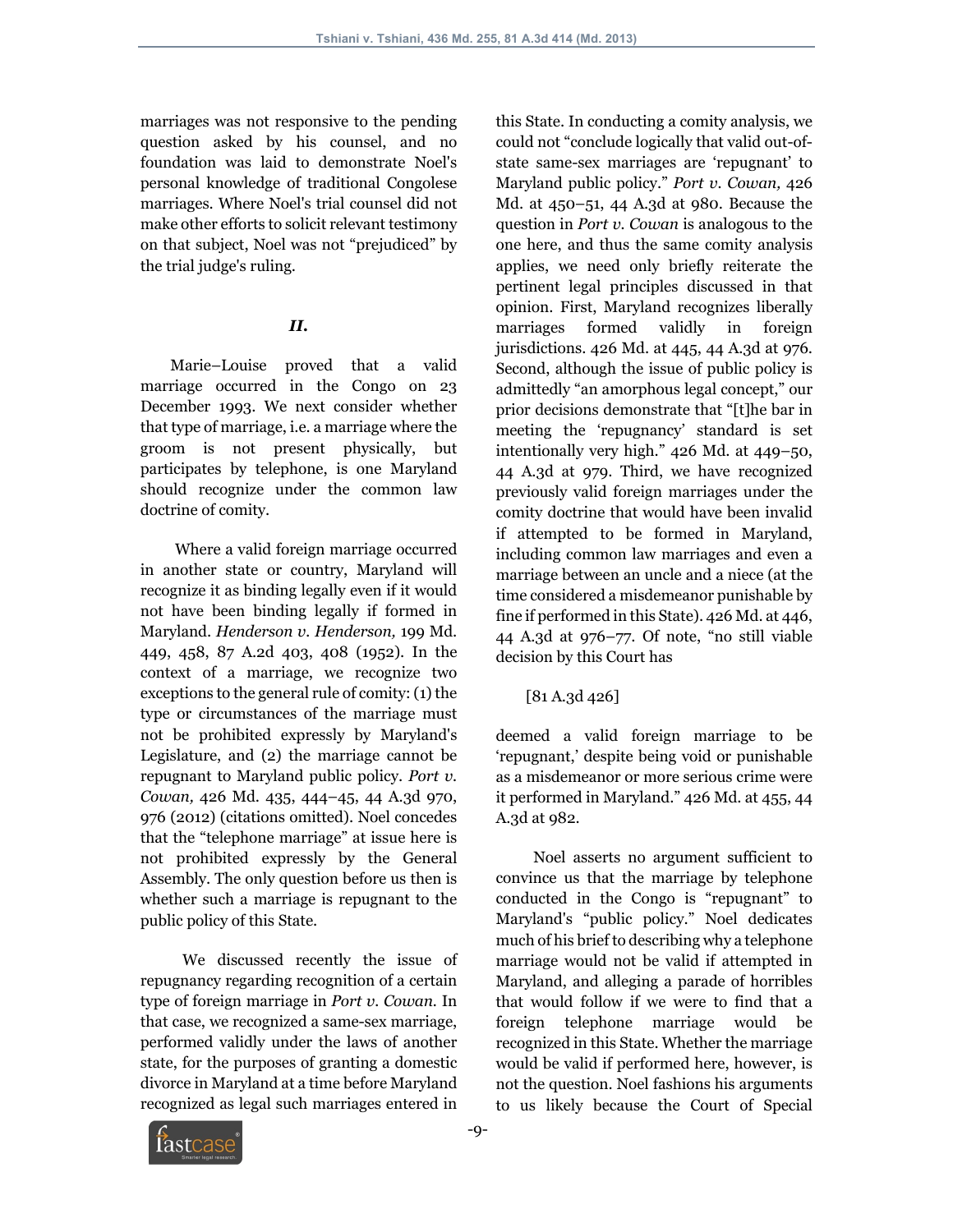Appeals noted, as part of its comity analysis, that, contrary to his arguments to that court, "no law suggests that proxy or phone marriages would not be permitted when performed in Maryland." *Tshiani,* 208 Md.App. at 58, 56 A.3d at 321. The Court of Special Appeals went on to discuss the issues of proxy marriages in other states and marriages accomplished by telephone, Skype, and other means. 208 Md.App. at 59–61, 56 A.3d at 321–23. We shall not weigh-in on that topic in deciding this case under a comity analysis. It is simply unnecessary to reach it. Thus, the validity of attempted telephone marriages formed in Maryland must await another day in court.

 Noel's only argument directed at the relationship between the telephone aspect of the marriage in the Congo and repugnancy to the public policy of this State is his contention that a telephone marriage "clearly goes against the solemnity of marriages." In light of our prior cases, we are not persuaded that his solemnity argument alone is sufficient to leap over the high bar of repugnancy. In *Port v. Cowan,* we recognized the valid out-of-state same-sex marriage despite language in Maryland's Family Law Article, in force at the time, declaring that "[o]nly a marriage between a man and a woman is valid in this State." 426 Md. at 447, 44 A.3d at 977. As discussed above, we recognized a valid out-ofstate marriage between an uncle and a niece, despite the fact that such a marriage would be a misdemeanor offense if performed in Maryland. *Fensterwald v. Burk,* 129 Md. 131, 98 A. 358 (1916). In another case, we referred to the question of repugnancy as implicating a lack of "good morals." *See Holloway v. Safe Deposit & Trust Co. of Balt.,* 151 Md. 321, 134 A. 497, 501 (1926) ("[I]s such status so repugnant to good morals as to make its recognition improper?").

 Although we refused to recognize a foreign divorce in *Aleem v. Aleem,* 404 Md. 404, 947 A.2d 489 (2008), on the ground that it was contrary to Maryland's public policy, we

did so only after concluding that the ex parte nature of the divorce—the husband went alone to the Embassy of Pakistan in Washington, D.C., after a divorce action was filed here in Maryland by the wife, where he performed *talaq,* a procedure under Islamic religious and secular Pakistani law in which one obtains a divorce by reciting "I divorce thee" three times—was in conflict with Maryland statutes and deprived the wife of her constitutional rights.

 We are not convinced that the circumstances of the telephone marriage in the Congo exceeds the unavailing level of dissonance with Maryland public policy found lacking in *Port v. Cowan* or *Fensterwald,* or that it meets the level of dissonance identified in *Aleem.* Because we decide this case in Marie–Louise's favor on comity grounds, we need not address the merits

[81 A.3d 427]

of the other arguments raised in her brief.15

# **JUDGMENT OF THE COURT OF SPECIAL APPEALS AFFIRMED. COSTS TO BE PAID BY PETITIONER.**

-------- Notes:

 $\frac{1}{2}$ . The character was Anna Scott in the film *Notting Hill* (Universal Pictures 1999).

 2. Known as Zaire in 1993, the country is known presently as the Democratic Republic of the Congo.

 3. Antonio Vivaldi was one of the most accomplished violinists in world history. Karl Heller, *Antonio Vivaldi: The Red Priest of Venice* (2003).

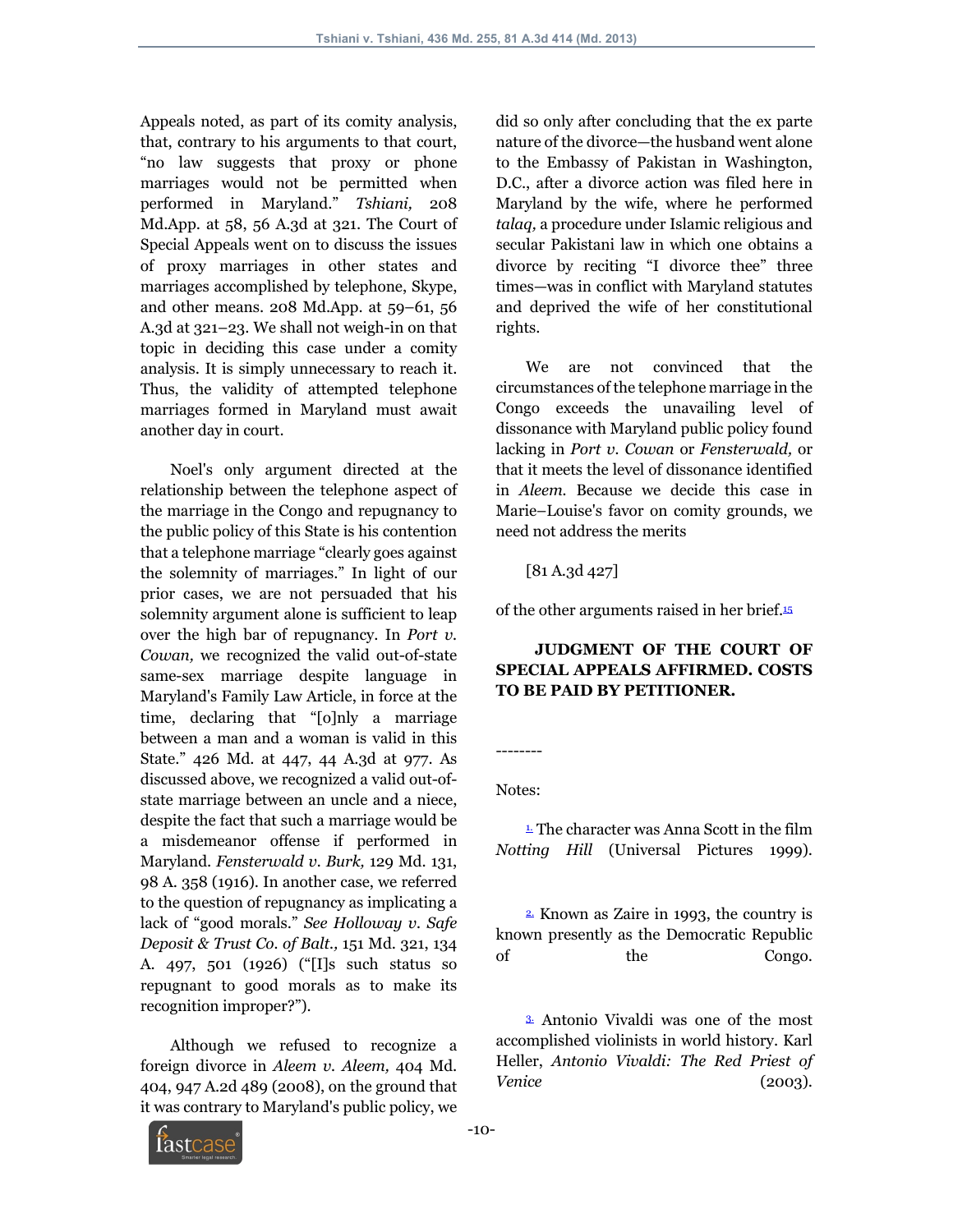4. The Luba make up one of the three largest tribes of the Bantu peoples, the largest ethnic group in the Congo.

 5. Noel's location at the time of the ceremony is unclear from the record. Marie– Louise testified that Noel was in another African country at the time on business, but did not recall the specific country. Noel testified that he was in Virginia at the time, but, as discussed in more detail below, denied any involvement in the ceremony.

 $6.$  The record is unclear also as to who. specifically, asked the questions of Noel. According to Marie–Louise's testimony, it suggests that one of the family members present at the ceremony posed them to Noel.

<sup>2</sup>. Although a dowry in many cultures consists of money or valuables brought by the bride or her family to the groom or his family, scholarly research suggests that the dowry system among the Luba appears to be the opposite: when a couple marries, the groom may give gifts to the bride's family "in appreciation for all they have done in bringing her up, and in compensation for their loss of so valuable a member of their group." *See* Priscilla Berry & Agnes C.L. Donohugh, *A Luba Tribe in Katanga: Customs and Folklore,* 5 Africa: J. of the Int'l Afr. Inst. 178  $(1932)$ .

 8. There was a brief period in which the couple moved to the African country of Chad for a work assignment of Noel's.

 9. The record shows that Marie–Louise filed yet another complaint, titled "Amended Complaint for Absolute Divorce," on 18 October 2010 (one week before trial), in which she stated that she "re-alleges herein all of her allegations as stated in her *original* Complaint for Absolute Divorce" (emphasis added), and without any further reference to the Congolese ceremony alleged in her first Amended Complaint. From a fair reading of the trial transcript, however, it appears that the parties and the Court proceeded to consider whether a divorce was proper based solely on the allegation of the Congolese ceremony.

 10. We reverse the order of the questions presented in Noel's brief to this Court. We note also that the questions were phrased somewhat differently in Noel's Petition for Writ of Certiorari, where they were posed as follows:

 Did the Circuit Court and Court of Special Appeals err in recognizing the parties' marriage in Kinshasa, Democratic Republic of the Congo under the principle of comity where Petitioner was not physically present at the wedding ceremony and stated over the telephone that he knew and liked the bride and agreed to exchanging gifts?

 Is the physical presence of both parties required at a wedding ceremony in order for the marriage to be recognized as valid in Maryland?

 $11.$  In Noel's grand strategy, this foundational argument is a spring board to a contention that, because Maryland requires both parties to be present physically at a ceremony in Maryland for a valid marriage to exist, the Congolese ceremony was defective.

<sup>12.</sup> We reaffirmed later the presumption of marriage announced in *Redgrave.O'Leary v.*